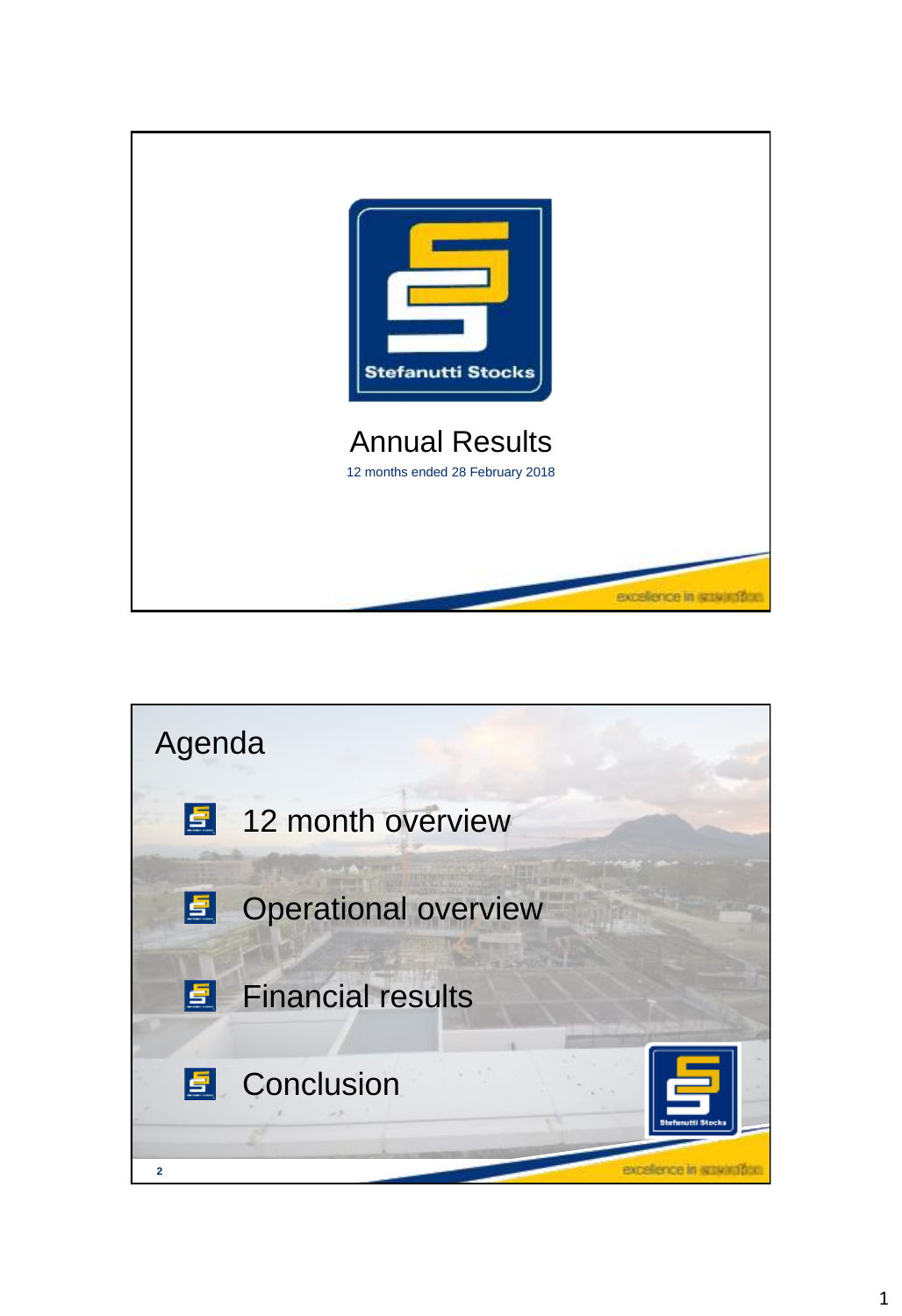

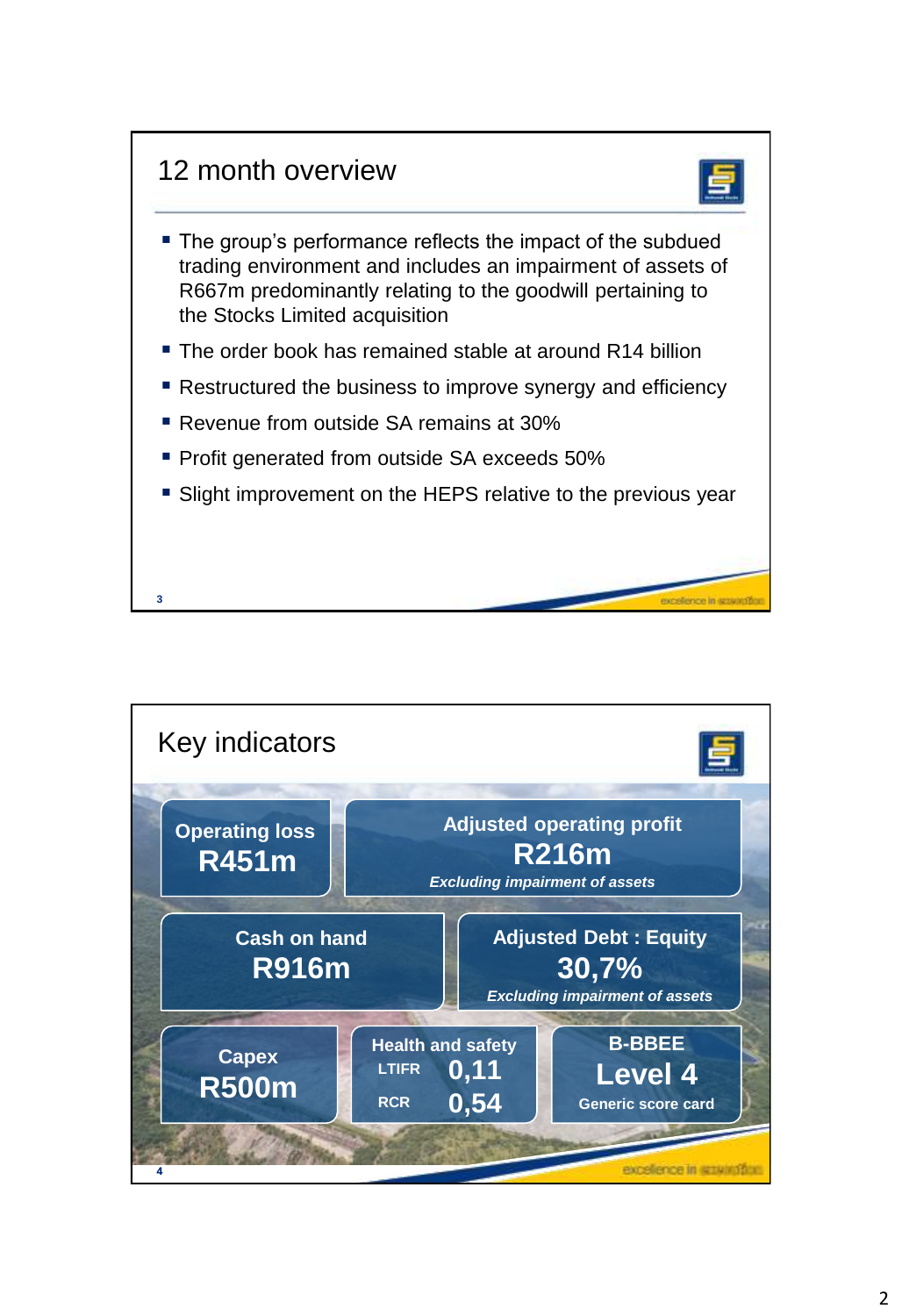# Operational overview

|                                    | Page      |  |
|------------------------------------|-----------|--|
| Market overview                    | 6         |  |
| Operations & order book            |           |  |
| <b>Construction &amp; Mining</b>   | $8 - 10$  |  |
| <b>Building</b>                    | $11 - 13$ |  |
| <b>Mechanical &amp; Electrical</b> | $14 - 16$ |  |
| Group % turnover by sector         | 17        |  |
| <b>Operations contributions</b>    | 18        |  |
| Challenges                         | 19        |  |
| Performance - operating segments   | $20 - 21$ |  |
|                                    |           |  |
|                                    |           |  |
|                                    |           |  |
|                                    |           |  |
|                                    |           |  |
|                                    |           |  |

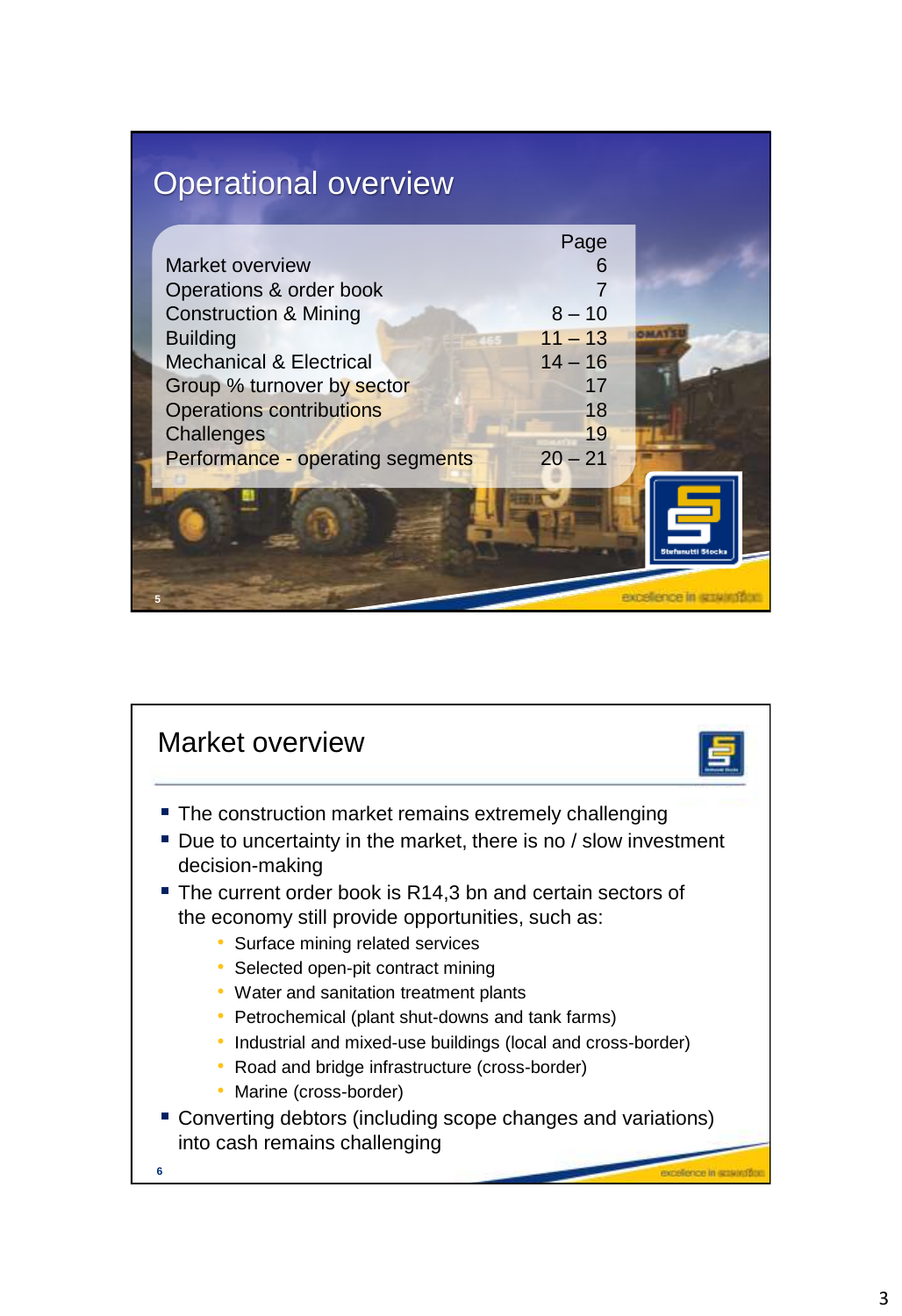

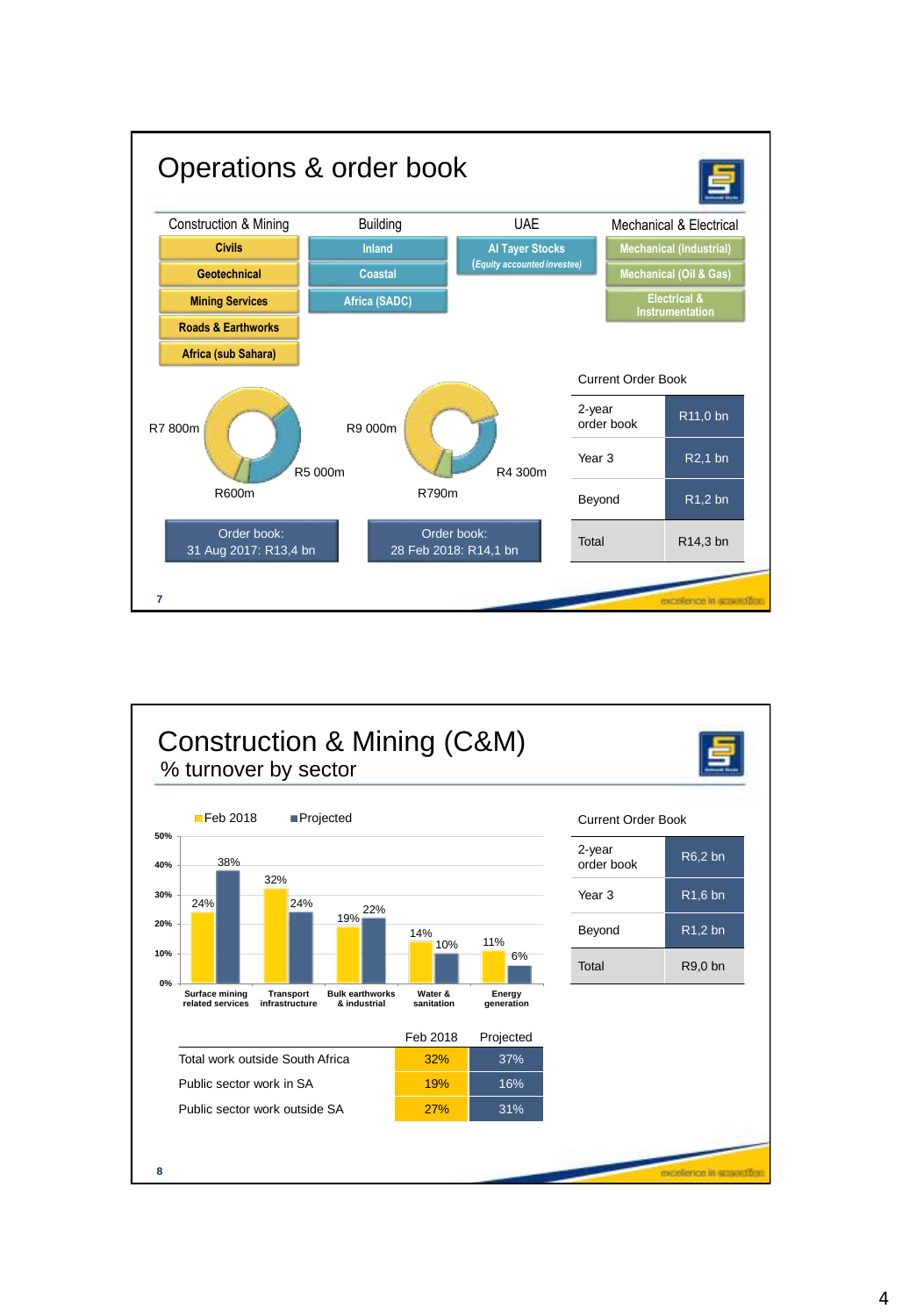## Construction & Mining overview



- Due to challenging conditions in the infrastructure market, the Structures and Roads, Pipelines & Mining Services business units have been combined
- **This newly formed business unit Construction & Mining delivered steady** results in a demanding environment
- On the back of a solid order book, Mining Services performed well
- Good performance from Roads & Earthworks
- Cross-border operations continue to contribute positively towards operating profit
- The former Structures business unit under-performed resulting in a reduction in operating profit for Construction & Mining
- Collection of outstanding undisputed debt in Nigeria and Zambia remains problematic:
	- Ongoing discussions with clients to address outstanding payments
	- Periodic payments are being received

**9**

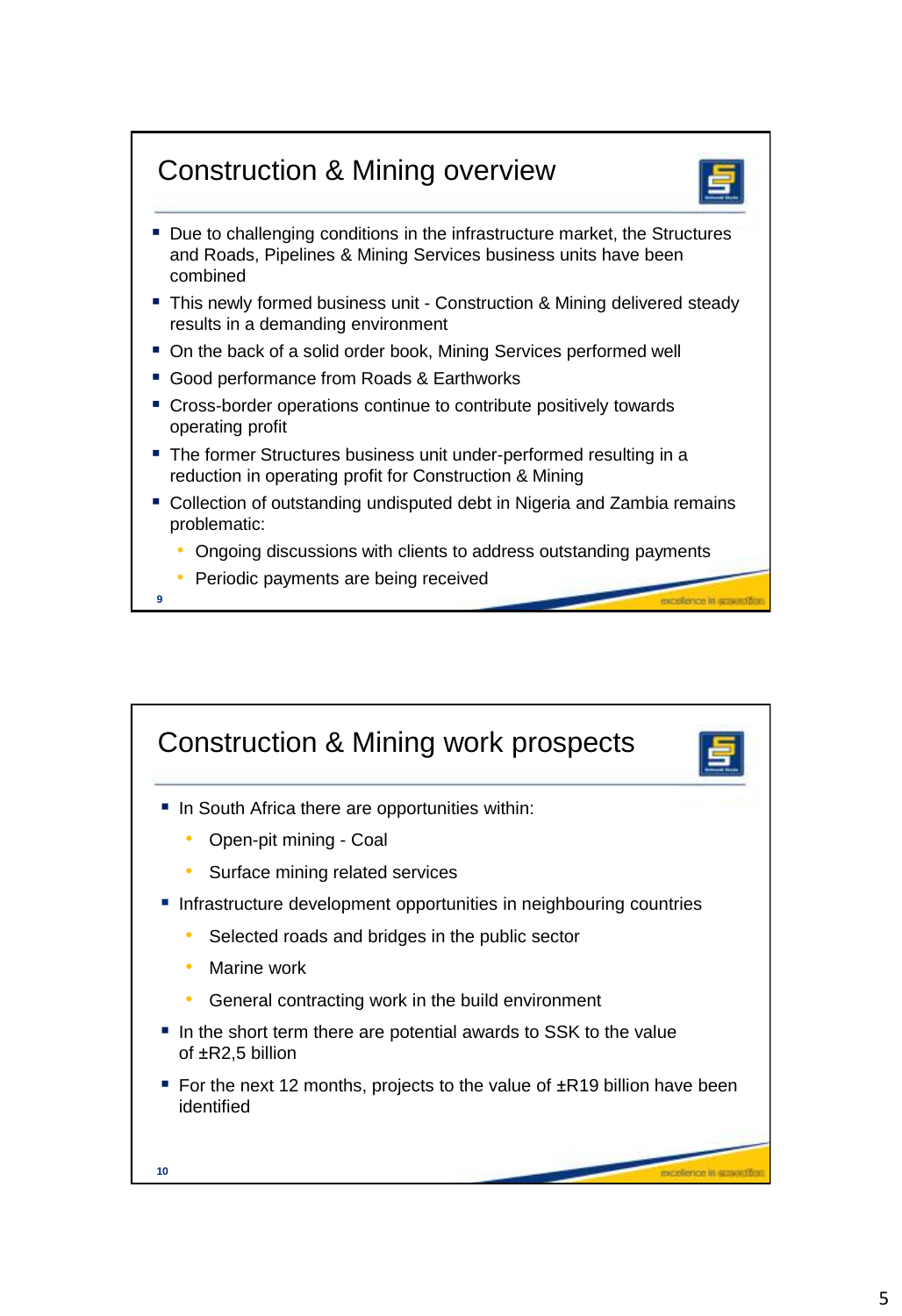

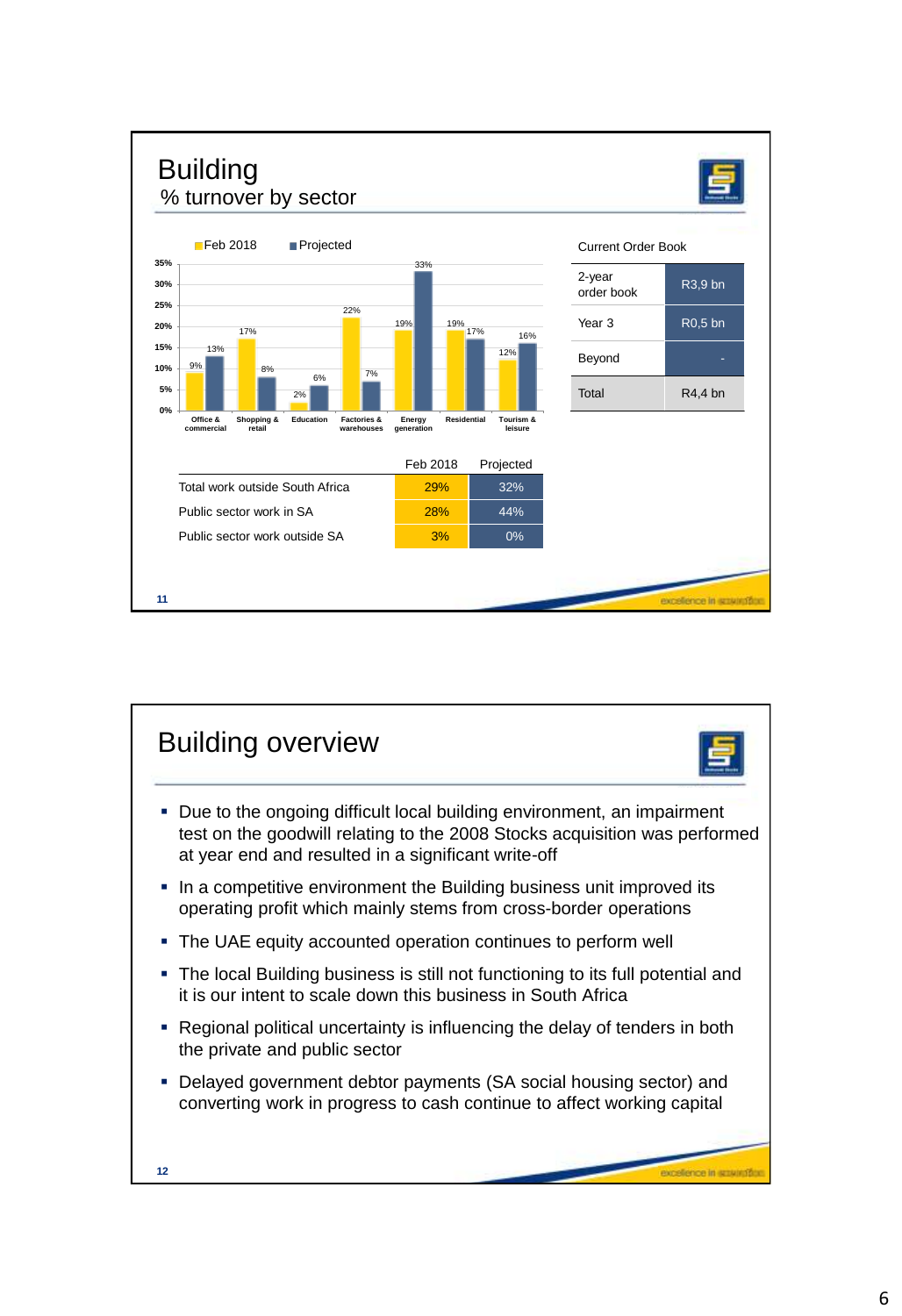

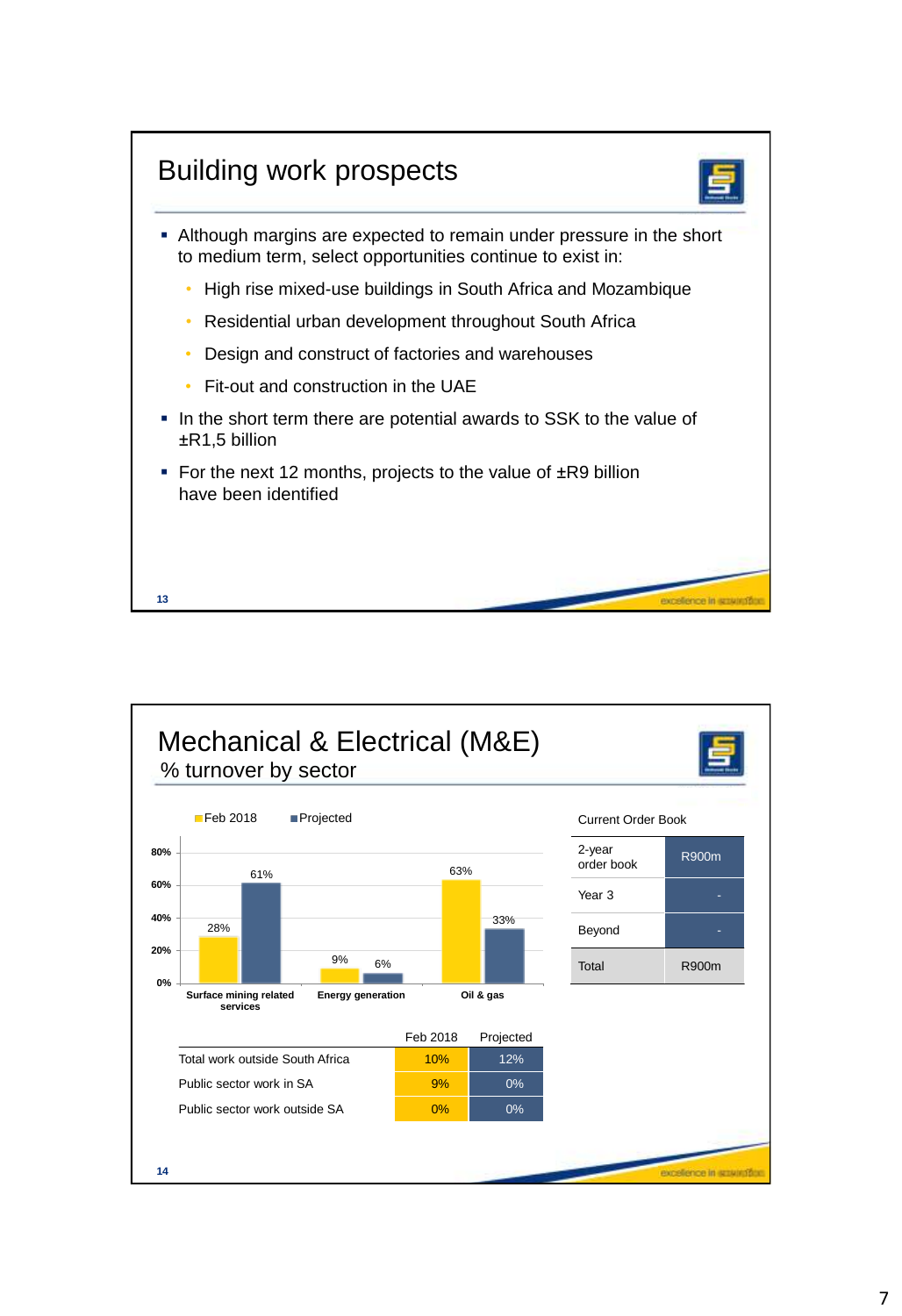

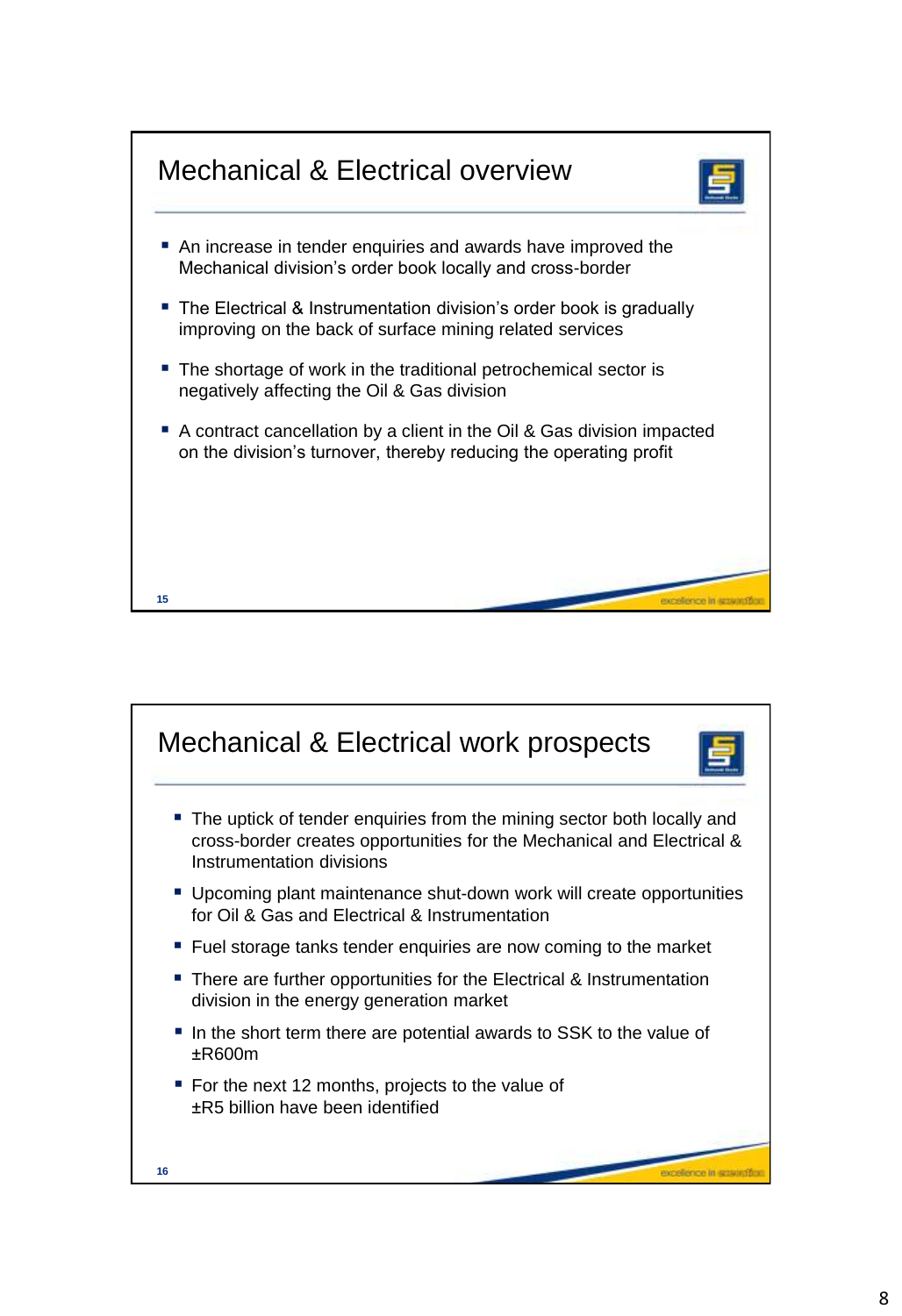

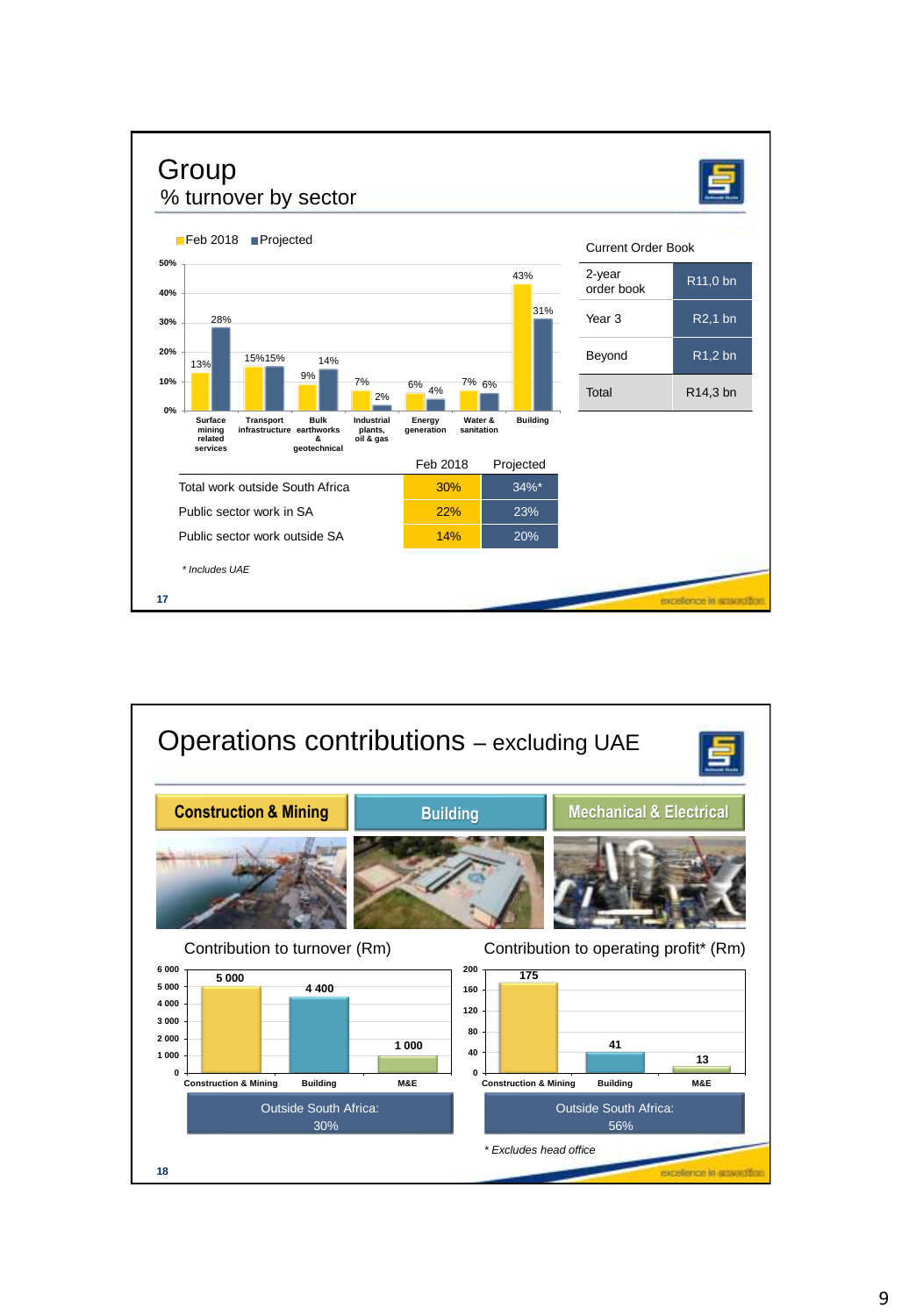

| As at 28 February 2017        |           |                                |           |                |                     | Exclude            | Exclude  |                      |
|-------------------------------|-----------|--------------------------------|-----------|----------------|---------------------|--------------------|----------|----------------------|
| <b>R'000s</b>                 | C&M       | <b>Building</b><br>(incl. UAE) | M&E       | Head<br>Office | Total<br>operations | One-off<br>charges | UAE*     | Group as<br>reported |
| Contract<br>revenue           | 3 964 177 | 5 000 299                      | 1 134 766 | $\blacksquare$ | 10 099 242          |                    | (104066) | 9 0 58 5 76          |
| $\frac{0}{0}$<br>Contribution | 39.3%     | 49.5%                          | 11.2%     |                | 100%                |                    |          |                      |
| Operating<br>profit/(loss)    | 188 070   | 38 874                         | 40 330    | (24824)        | 242 450             | (308 223)          | (40623)  | (106 396)            |
| $\frac{0}{0}$<br>Contribution | 77.6%     | 16.0%                          | 16.7%     | $(10, 3\%)$    | 100%                |                    |          |                      |
| Operating<br>margin (%)       | 4,7%      | 0.8%                           | 3,6%      | N/A            | 2,4%                | N/A                | 3,9%     | (1,2%)               |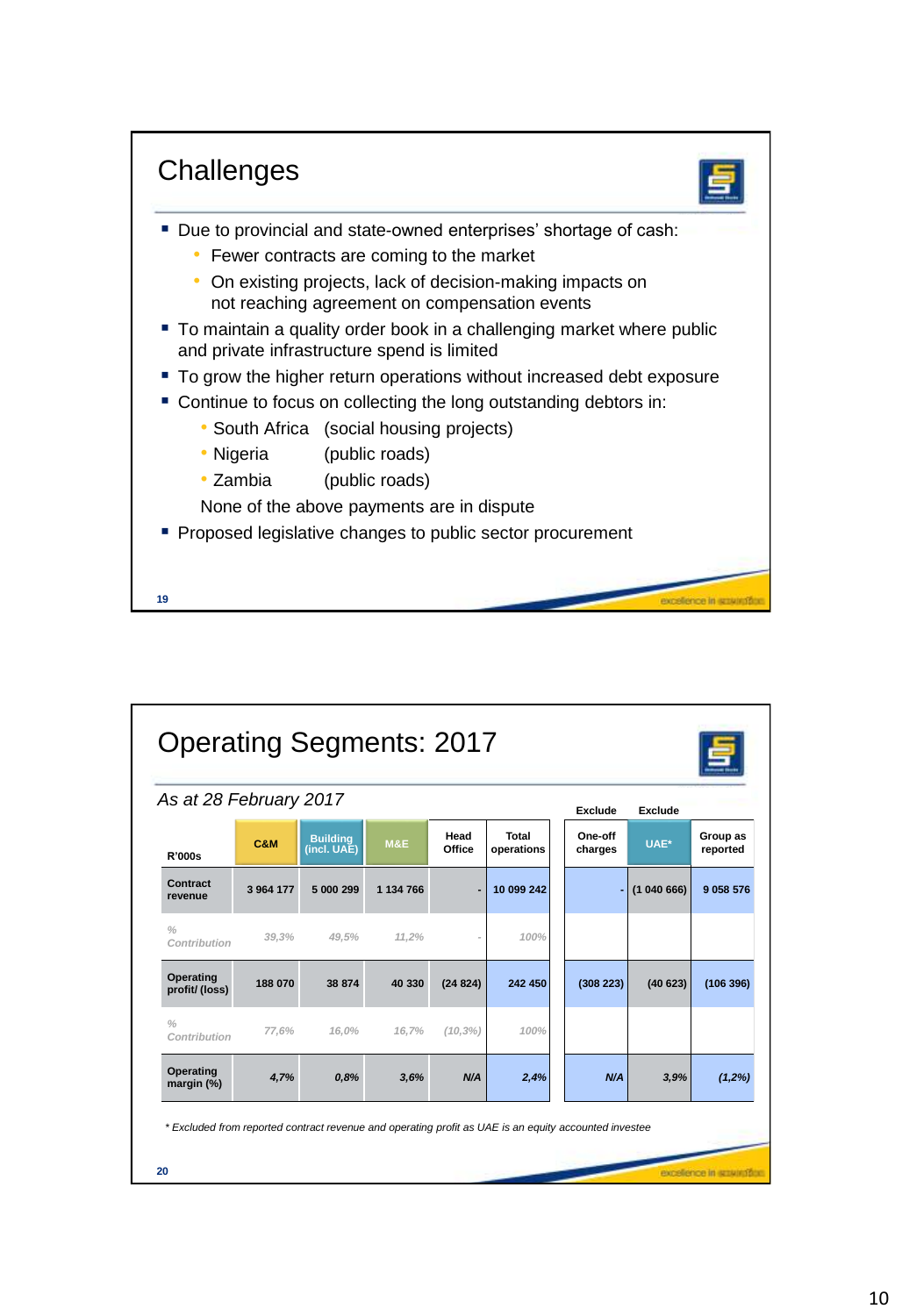| As at 28 February 2018        |           |                                |           |                |                            | <b>Exclude</b>          | Exclude  |                      |
|-------------------------------|-----------|--------------------------------|-----------|----------------|----------------------------|-------------------------|----------|----------------------|
| <b>R'000s</b>                 | C&M       | <b>Building</b><br>(incl. UAE) | M&E       | Head<br>Office | <b>Total</b><br>operations | Impairment<br>of assets | UAE*     | Group as<br>reported |
| Contract<br>revenue           | 4 973 719 | 5 400 277                      | 1 022 597 |                | 11 396 593                 | ä,                      | (981112) | 10 415 481           |
| $\frac{0}{0}$<br>Contribution | 43,6%     | 47,4%                          | 9,0%      |                | 100%                       |                         |          |                      |
| Operating<br>profit/(loss)    | 174 681   | 88 016                         | 13 165    | (13089)        | 262 773                    | (667 114)               | (46751)  | (451092)             |
| $\frac{0}{0}$<br>Contribution | 66.5%     | 33.5%                          | 5.0%      | $(5.0\%)$      | 100%                       |                         |          |                      |
| Operating<br>margin (%)       | 3,5%      | 1,6%                           | 1,3%      | N/A            | 2,3%                       | N/A                     | 4,8%     | $(4, 3\%)$           |

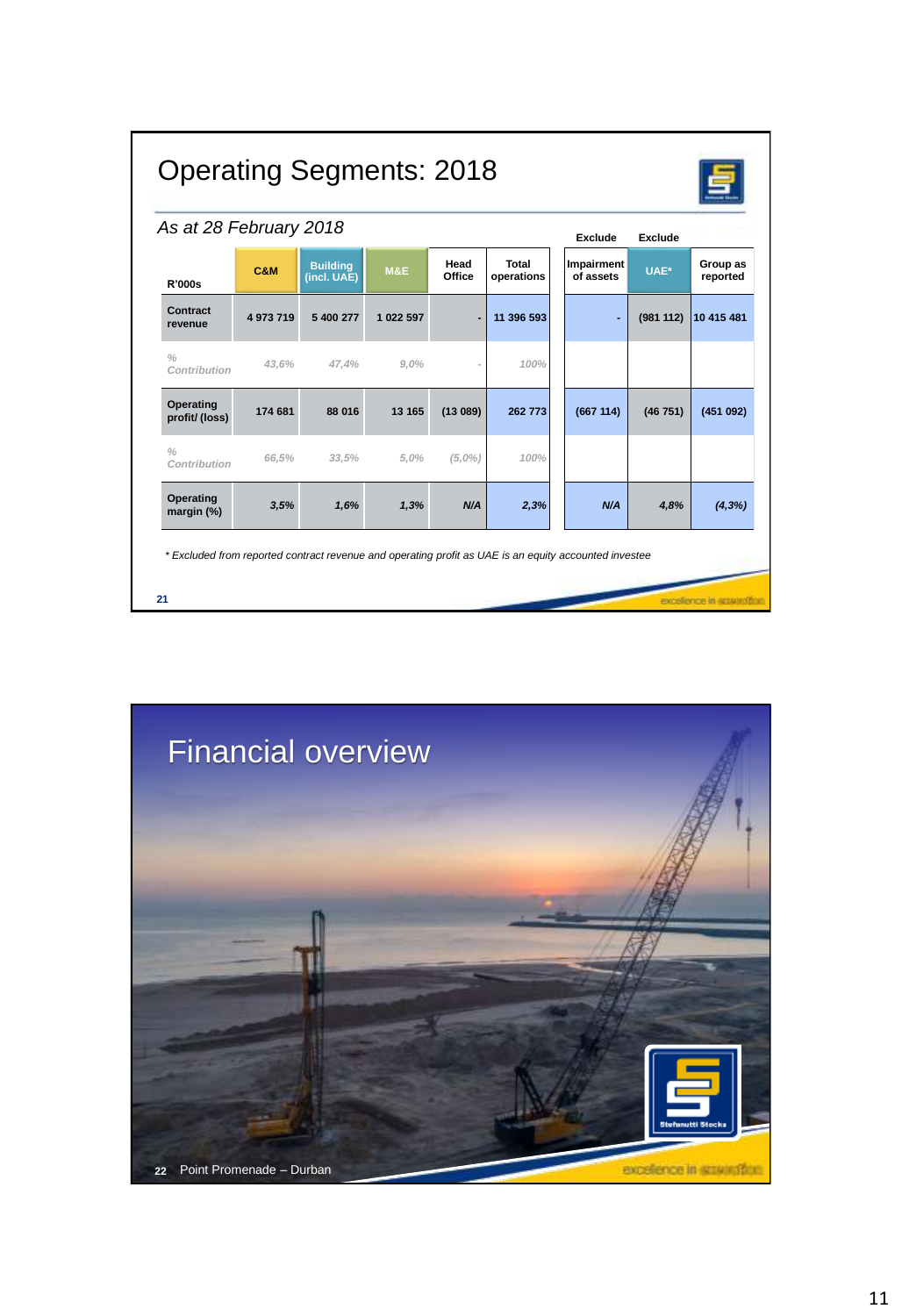|    | <b>Financial indicators</b><br>Results for the 12 months ended 28 Feb 2018 |         |                 |
|----|----------------------------------------------------------------------------|---------|-----------------|
|    | Contract revenue                                                           | R10,4bn | $\triangle$ 15% |
|    | <b>Operating loss</b>                                                      | R451,1m |                 |
|    | Adjusted* operating profit                                                 | R216,0m | 7%              |
|    | Adjusted* operating margin                                                 | 2,1%    | 5%              |
|    | Loss per share                                                             | 294,94c |                 |
|    | Headline earnings per share                                                | 90,35c  | $1\%$           |
|    | Cash on hand                                                               | R916m   | (21%)           |
|    |                                                                            |         |                 |
| 23 | * Excluding impairment charges                                             |         |                 |

|                                                |             | $\frac{9}{6}$ |             |
|------------------------------------------------|-------------|---------------|-------------|
| <b>R'000</b>                                   | 28 Feb 2018 | Change        | 28 Feb 2017 |
| <b>Contract Revenue</b>                        | 10 415 481  | 15.0%         | 9 0 58 5 76 |
| <b>FRITDA</b>                                  | 400 457     | 91.6%         | 209 046     |
| EBITDA %                                       | 3.8%        |               | 2.3%        |
| Depreciation & amortisation                    | (184 435)   |               | (145 882)   |
| Impairment of assets                           | (667 114)   |               | (169 560)   |
| <b>Operating Loss</b>                          | (451092)    | $(324.0\%)$   | (106 396)   |
| Operating margin %                             | $(4,3\%)$   |               | $(1.2\%)$   |
| <b>Equity accounted investees</b>              | 41 388      |               | 40 893      |
| Net investment Inc.                            | (33729)     |               | (40733)     |
| Loss before tax                                | (443 433)   |               | (106 236)   |
| <b>Taxation</b>                                | (64606)     |               | (43554)     |
| Loss for the year                              | (508039)    | $(239.2\%)$   | (149790)    |
| Net margin %                                   | (4.9%)      |               | (1,7%)      |
| Earnings attributable to ordinary shareholders | (503 599)   |               | (137068)    |
| <b>Headline earnings</b>                       | 154 272     | 716.6%        | 18892       |
| Weighted average shares in issue               | 170 748 789 |               | 172 750 427 |
| Diluted weighted average shares in issue       | 188 080 746 |               | 188 080 746 |
| <b>HEPS</b> (cents)                            | 90.35       | 725.9%        | 10.94       |
| Adjusted* HEPS (cents)                         | 90.35       | 0.5%          | 89,86       |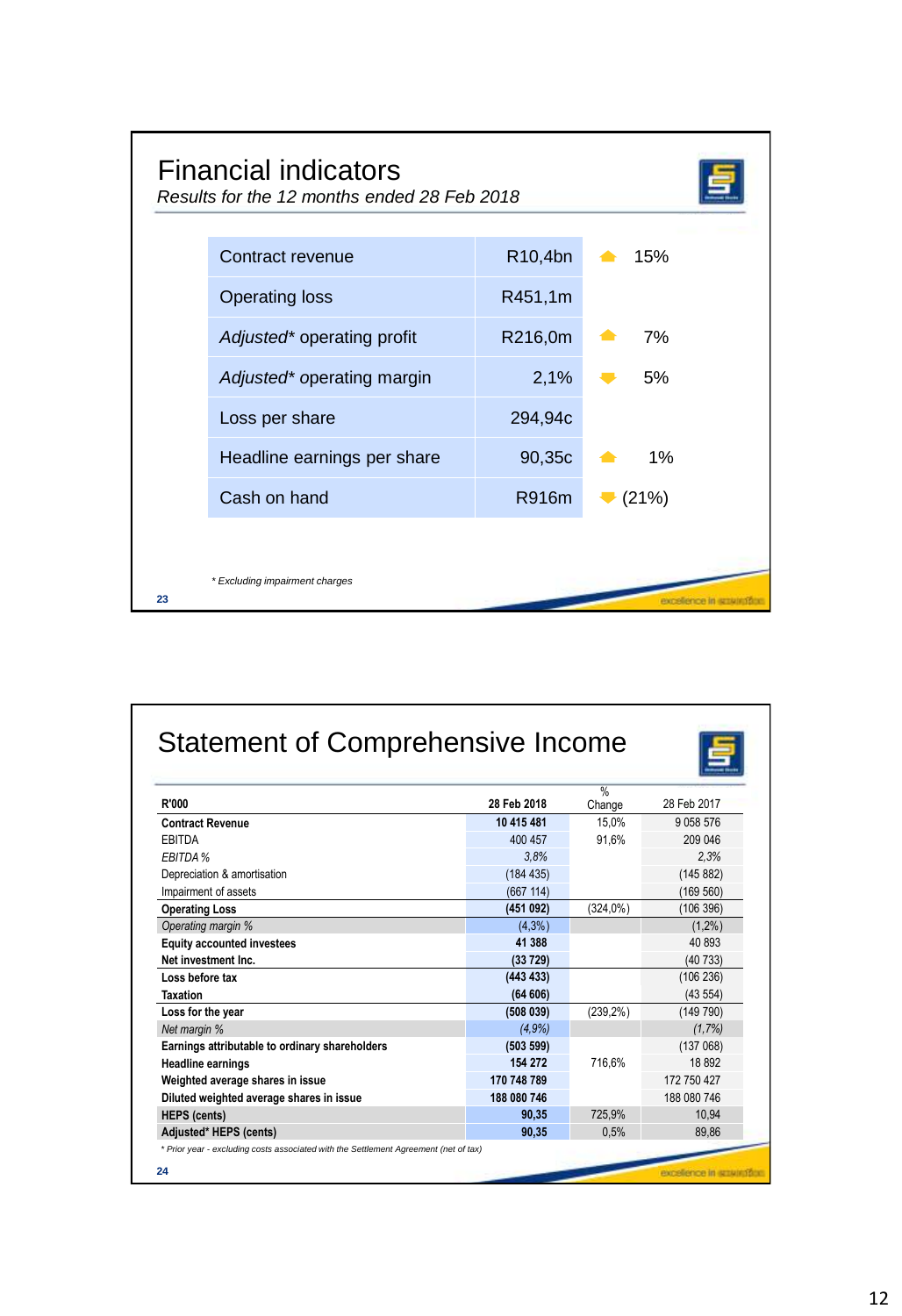#### Extracts from Statement of Comprehensive Income



- Increase in contract revenue
- EBITDA margin of 3,8% consistent with the prior year when excluding the one-off charge relating to the Settlement Agreement

*Operating margin %* (4,3%) (1,2%)

- Increase in depreciation to R176m (Feb 2017: R138m)
- Operating loss has been negatively affected by an impairment of assets of R667m = *adjusted* operating profit of R216,0m (Feb 2017: R201,9m) with a margin of 2,1% (Feb 2017: 2,2%)

excellence in squared.

**25**

|                                                                                         |           | Change       | 28 Feb 2017 |
|-----------------------------------------------------------------------------------------|-----------|--------------|-------------|
| Operating margin %                                                                      | $(4,3\%)$ |              | $(1,2\%)$   |
| <b>Equity accounted investees</b>                                                       | 41 388    |              | 40 893      |
| Net investment Inc.                                                                     | (33729)   |              | (40733)     |
| Loss before tax                                                                         | (443 433) |              | (106 236)   |
| <b>Taxation</b>                                                                         | (64606)   |              | (43554)     |
| Loss for the year                                                                       | (508039)  | $(239, 2\%)$ | (149790)    |
| Net finance costs reduced by R7m<br>Excluding impairment of assets, the tax rate is 29% |           |              |             |
|                                                                                         |           |              |             |
|                                                                                         |           |              |             |
|                                                                                         |           |              |             |
|                                                                                         |           |              |             |
|                                                                                         |           |              |             |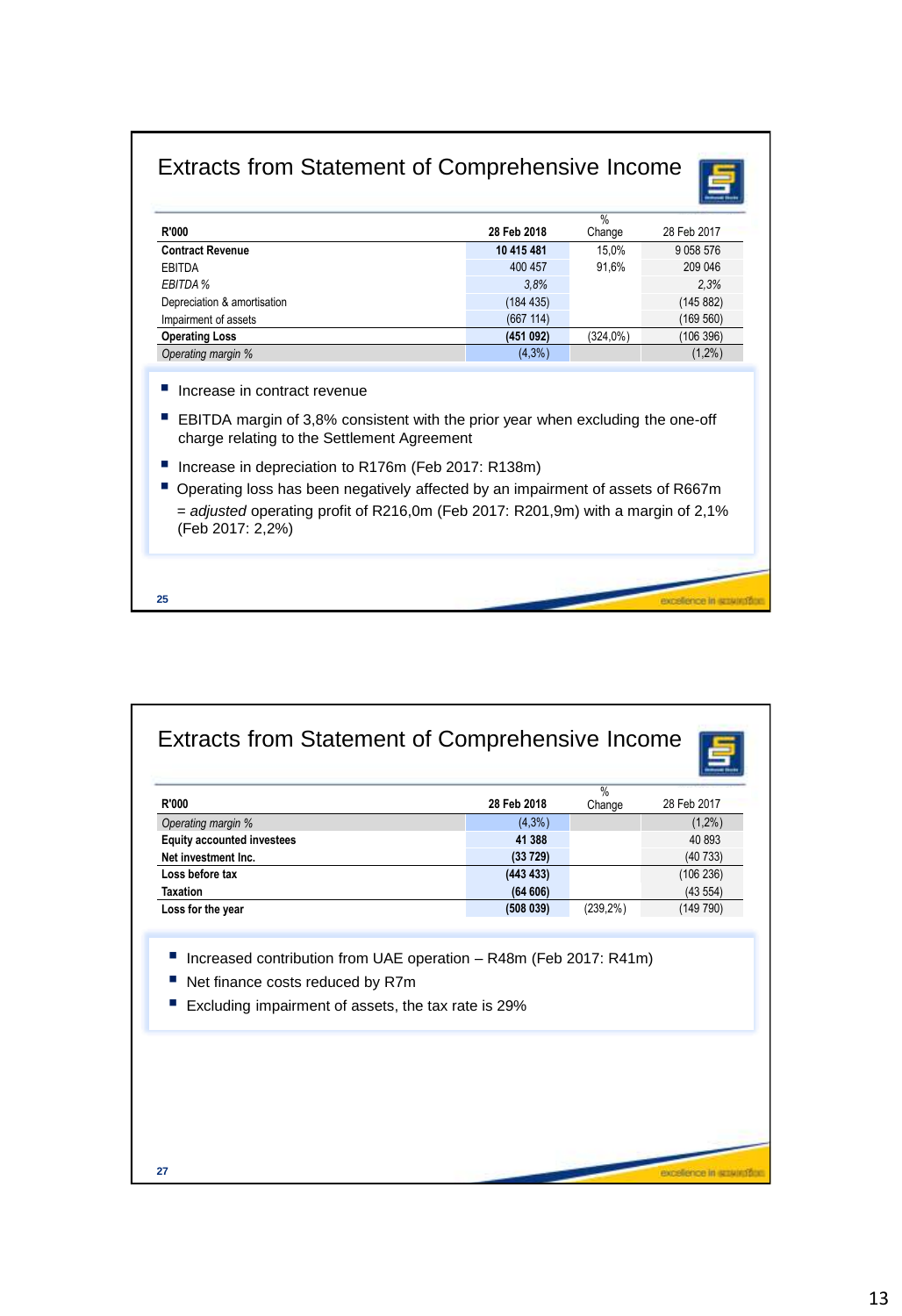# Extracts from Statement of Comprehensive Income

| $(239, 2\%)$<br>(508039)<br>Loss for the year<br>Net margin %<br>(4,9%<br>(503 599)<br>154 272<br>716,6%<br>170 748 789<br>188 080 746<br>725,9%<br>90,35<br>90,35<br>0.5%<br>Excluding the impairment charge the adjusted profit after tax is R159,1m<br>compared to the prior years R152.1m (excluding all one-off charges) | <b>R'000</b> | 28 Feb 2018 | $\frac{0}{0}$<br>Change | 28 Feb 2017 |
|-------------------------------------------------------------------------------------------------------------------------------------------------------------------------------------------------------------------------------------------------------------------------------------------------------------------------------|--------------|-------------|-------------------------|-------------|
|                                                                                                                                                                                                                                                                                                                               |              |             |                         | (149790)    |
| Earnings attributable to ordinary shareholders<br>Weighted average shares in issue<br>Diluted weighted average shares in issue<br><b>HEPS (cents)</b>                                                                                                                                                                         |              |             |                         | (1,7%)      |
| <b>Headline earnings</b><br>Adjusted* HEPS (cents)                                                                                                                                                                                                                                                                            |              |             |                         | (137068)    |
|                                                                                                                                                                                                                                                                                                                               |              |             |                         | 18892       |
|                                                                                                                                                                                                                                                                                                                               |              |             |                         | 172 750 427 |
|                                                                                                                                                                                                                                                                                                                               |              |             |                         | 188 080 746 |
|                                                                                                                                                                                                                                                                                                                               |              |             |                         | 10,94       |
|                                                                                                                                                                                                                                                                                                                               |              |             |                         | 89,86       |
| HEPS - similar to prior year's adjusted HEPS                                                                                                                                                                                                                                                                                  |              |             |                         |             |

|                                      | Reviewed<br>28 Feb 2018 |         | <b>Audited</b><br>28 Feb 2017 |
|--------------------------------------|-------------------------|---------|-------------------------------|
| <b>ASSETS</b>                        |                         |         |                               |
| Non-current assets                   |                         |         |                               |
| Property, plant and equipment        | 1 483 727               | 22,4%   | 1 212 248                     |
| Goodwill and intangible assets       | 460 506                 |         | 1 087 133                     |
| Equity-accounted investees           | 209 181                 |         | 189860                        |
| <b>Current Assets</b>                |                         |         |                               |
| <b>Bank balances</b>                 | 915891                  | (20,9%  | 1 158 431                     |
| Other current assets                 | 3 212 553               |         | 2816126                       |
| <b>TOTAL ASSETS</b>                  | 6 281 858               |         | 6463798                       |
| <b>EQUITY AND LIABILITIES</b>        |                         |         |                               |
| <b>Capital and reserves</b>          |                         |         |                               |
| Ordinary shareholders' interest      | 1884 559                | (22,7%) | 2 438 252                     |
| Non-controlling interest             |                         |         | 4 1 2 6                       |
| <b>Non-current liabilities</b>       | (3726)                  |         |                               |
| Interest-bearing liabilities         | 478 633                 |         | 346 434                       |
| Non-interest-bearing liabilities     | 26                      |         | 26                            |
| Deferred tax                         | (96949)                 |         | (34 350)                      |
| <b>Current Liabilities</b>           |                         |         |                               |
| Other current liabilities            | 2 186 120               |         | 2 079 542                     |
| Excess billings over work done       | 1 092 801               | (8,8%   | 1 197 743                     |
| Provisions                           | 657 470                 | 56,4%   | 420 400                       |
| Taxation                             | 82 924                  |         | 11 625                        |
| <b>TOTAL EQUITY AND LIABILITIES</b>  | 6 281 858               |         | 6463798                       |
| Current interest bearing liabilities | 278 600                 |         | 328 794                       |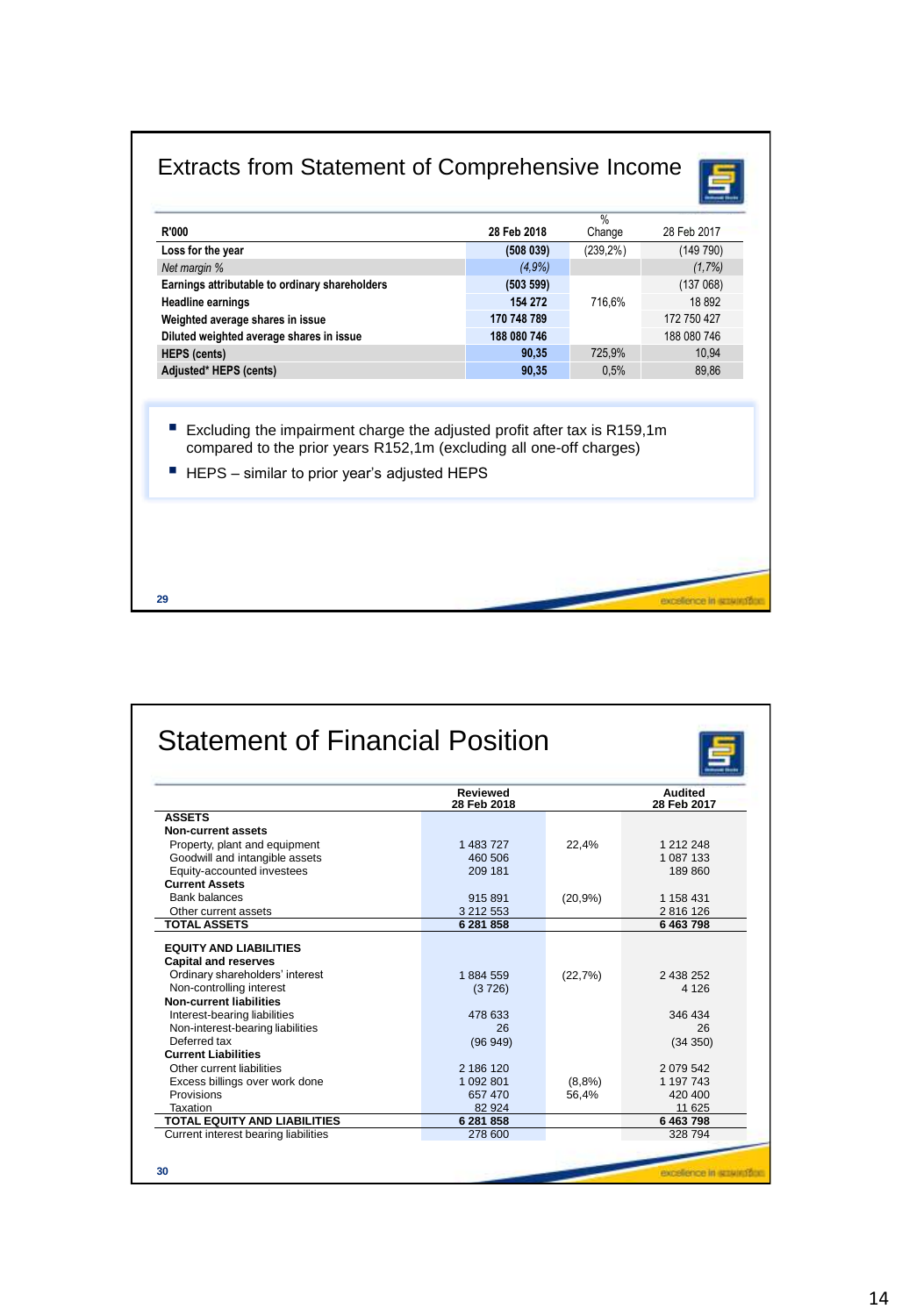### Extracts from Statement of Financial Position



|                                                                                                                                                                      | <b>Reviewed</b><br>28 Feb 2018 |         | Audited<br>28 Feb 2017 |
|----------------------------------------------------------------------------------------------------------------------------------------------------------------------|--------------------------------|---------|------------------------|
| <b>ASSETS</b>                                                                                                                                                        |                                |         |                        |
| Non-current assets                                                                                                                                                   |                                |         |                        |
| Property, plant and equipment                                                                                                                                        | 1 483 727                      | 22.4%   | 1 212 248              |
| Goodwill and intangible assets                                                                                                                                       | 460 506                        |         | 1 087 133              |
| Equity-accounted investees                                                                                                                                           | 209 181                        |         | 189860                 |
| <b>Current Assets</b>                                                                                                                                                |                                |         |                        |
| Other current assets                                                                                                                                                 | 3 212 553                      |         | 2816126                |
| Capex spend of R500m (Feb 2017: R272m)<br>- expansion R369m and maintaining R131m                                                                                    |                                |         |                        |
|                                                                                                                                                                      | 28 Feb 2018                    |         | 28 Feb 2017            |
| Other current assets                                                                                                                                                 |                                |         |                        |
| Inventories                                                                                                                                                          | 146 278                        | 0.8%    | 145 087                |
| Contracts in progress                                                                                                                                                | 465 067                        | 12,2%   | 414 525                |
| Trade accounts receivable                                                                                                                                            | 2 248 981                      | 22,8%   | 1 832 035              |
| Other receivables                                                                                                                                                    | 352 227                        | (17,0%) | 424 479                |
|                                                                                                                                                                      | 3 212 553                      | 14.1%   | 2816126                |
| Increase in work in progress of 12,2%<br>٠<br>22,8% increase in trade accounts receivable<br>- debtors days (excluding retentions) increased to 79 days from 74 days |                                |         |                        |
|                                                                                                                                                                      |                                |         |                        |
| 31                                                                                                                                                                   |                                |         |                        |
|                                                                                                                                                                      |                                |         |                        |

|                                                                                                                                                                              | <b>Reviewed</b><br>28 Feb 2018 |         | <b>Audited</b><br>28 Feb 2017 |
|------------------------------------------------------------------------------------------------------------------------------------------------------------------------------|--------------------------------|---------|-------------------------------|
| <b>Current Assets</b><br><b>Bank balances</b>                                                                                                                                | 915891                         | (20,9%) | 1 158 431                     |
| Other current assets<br><b>TOTAL ASSETS</b>                                                                                                                                  | 3 212 553<br>6 281 858         |         | 2 816 126<br>6463798          |
| • approval of variation orders<br>approval of scope changes<br>- Cash conversion of work in progress and collecting amounts due<br>by debtors continues to remain a priority |                                |         |                               |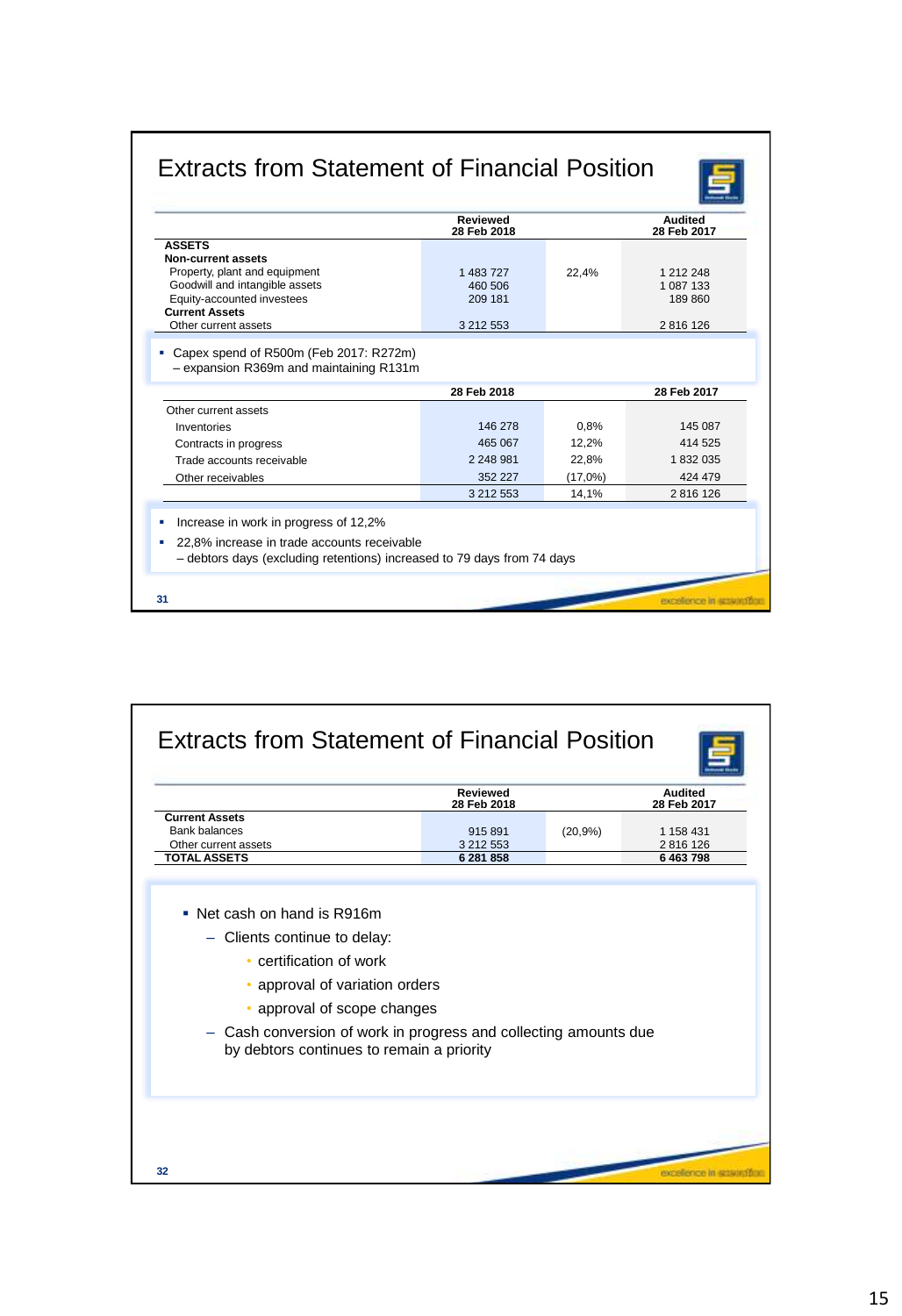|                                                                                                                                                                                     | <b>Reviewed</b><br>28 Feb 2018        |            | Audited<br>28 Feb 2017                 |
|-------------------------------------------------------------------------------------------------------------------------------------------------------------------------------------|---------------------------------------|------------|----------------------------------------|
| <b>EQUITY AND LIABILITIES</b><br><b>Non-current liabilities</b><br>Interest-bearing liabilities<br>Non-interest-bearing liabilities<br>Deferred tax<br><b>Current Liabilities</b>   | 478 633<br>26<br>(96949)<br>2 186 120 |            | 346 434<br>26<br>(34 350)<br>2 079 542 |
| Other current liabilities<br>■ Total interest bearing debt R783m (Feb 2017: R675m)                                                                                                  |                                       |            |                                        |
| • Including amounts due to: - Competition Commission (R40m)<br>Interest bearing debt: equity ratio increased to 41,6% (Feb 2017: 27,7%)<br>or 30,7% excluding the impairment charge | - Settlement Agreement (R108m)        |            |                                        |
|                                                                                                                                                                                     | 28 Feb 2018                           |            | 28 Feb 2017                            |
| Other current liabilities                                                                                                                                                           |                                       |            |                                        |
| Short term loans                                                                                                                                                                    | 293 445                               | $(10,8\%)$ | 328 794                                |
| Trade accounts payable                                                                                                                                                              | 948 702                               | 19,6%      | 793 315                                |
| Accruals & other current liabilities                                                                                                                                                | 943 973                               | (1,4%      | 957 433                                |

|                                                                                                                                                                                            | <b>Reviewed</b><br>28 Feb 2018              |                | <b>Audited</b><br>28 Feb 2017             |
|--------------------------------------------------------------------------------------------------------------------------------------------------------------------------------------------|---------------------------------------------|----------------|-------------------------------------------|
| <b>Current Liabilities</b><br>Other current liabilities<br>Excess billings over work done<br>Provisions<br>Taxation                                                                        | 2 186 120<br>1 092 801<br>657 470<br>82 924 | (8,8%<br>56,4% | 2079542<br>1 197 743<br>420 400<br>11 625 |
| • Creditors days increased to 37 (Feb 2017: 36 days)<br>• Reduction in advances received of R105m – negatively affecting cash<br>• Contracting provisions increased by R237m from Feb 2017 |                                             |                |                                           |
|                                                                                                                                                                                            |                                             |                |                                           |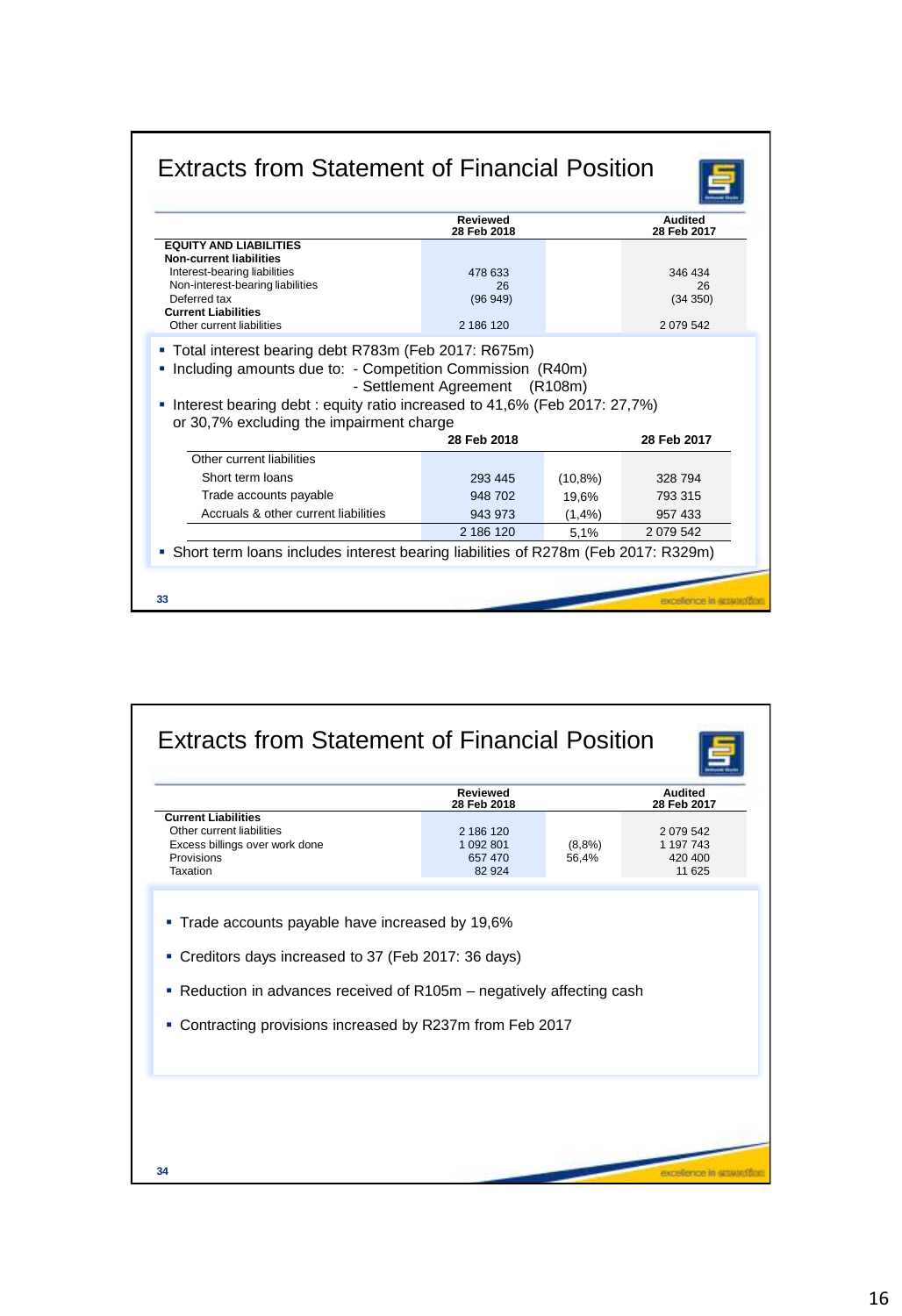

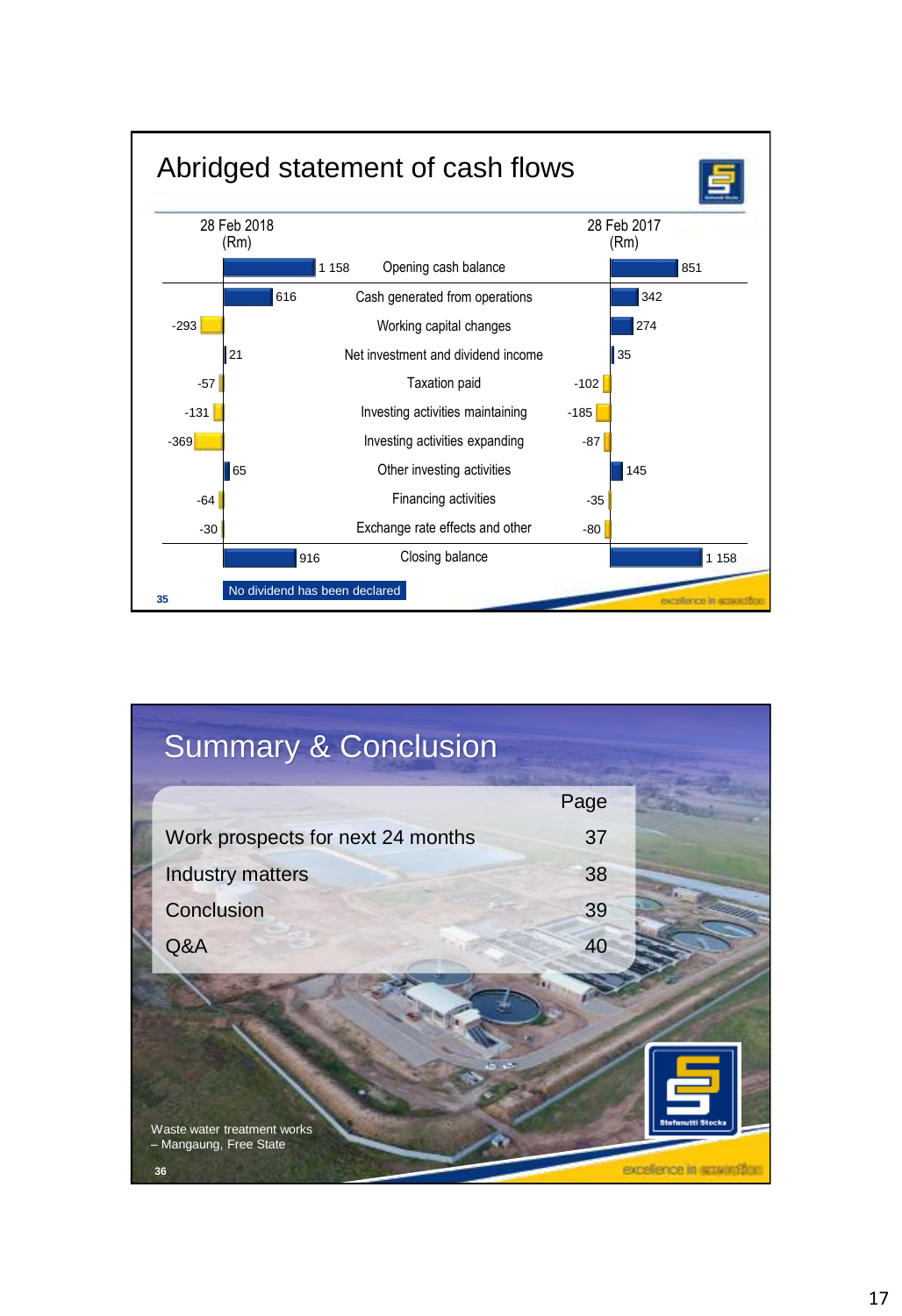# Work prospects for the next 24 months



| 18<br>7<br>3<br>6<br>$\mathcal{P}$ |
|------------------------------------|
|                                    |
|                                    |
|                                    |
|                                    |
|                                    |
| 6                                  |
| 15                                 |
| R57 billion*                       |
|                                    |
|                                    |

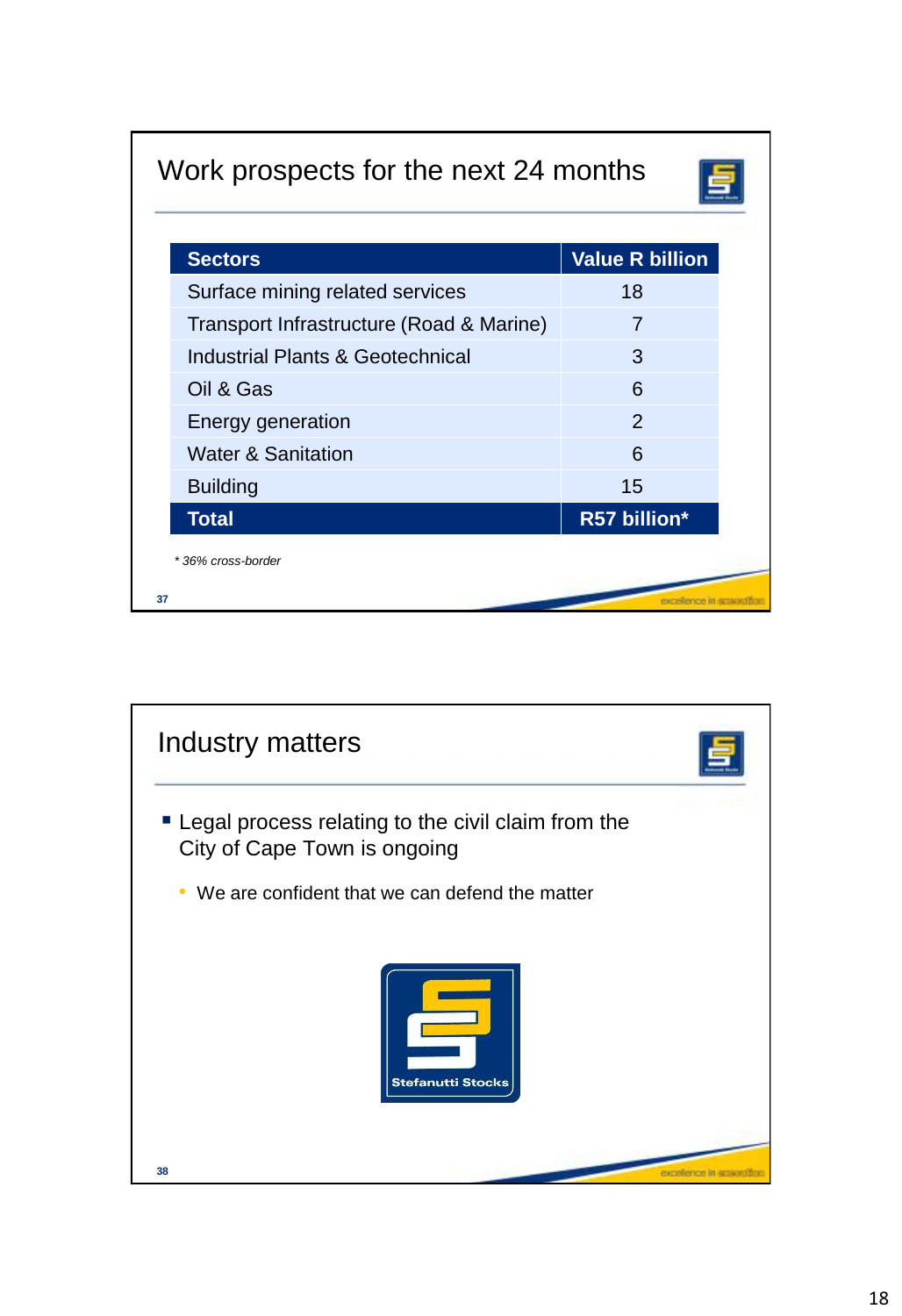